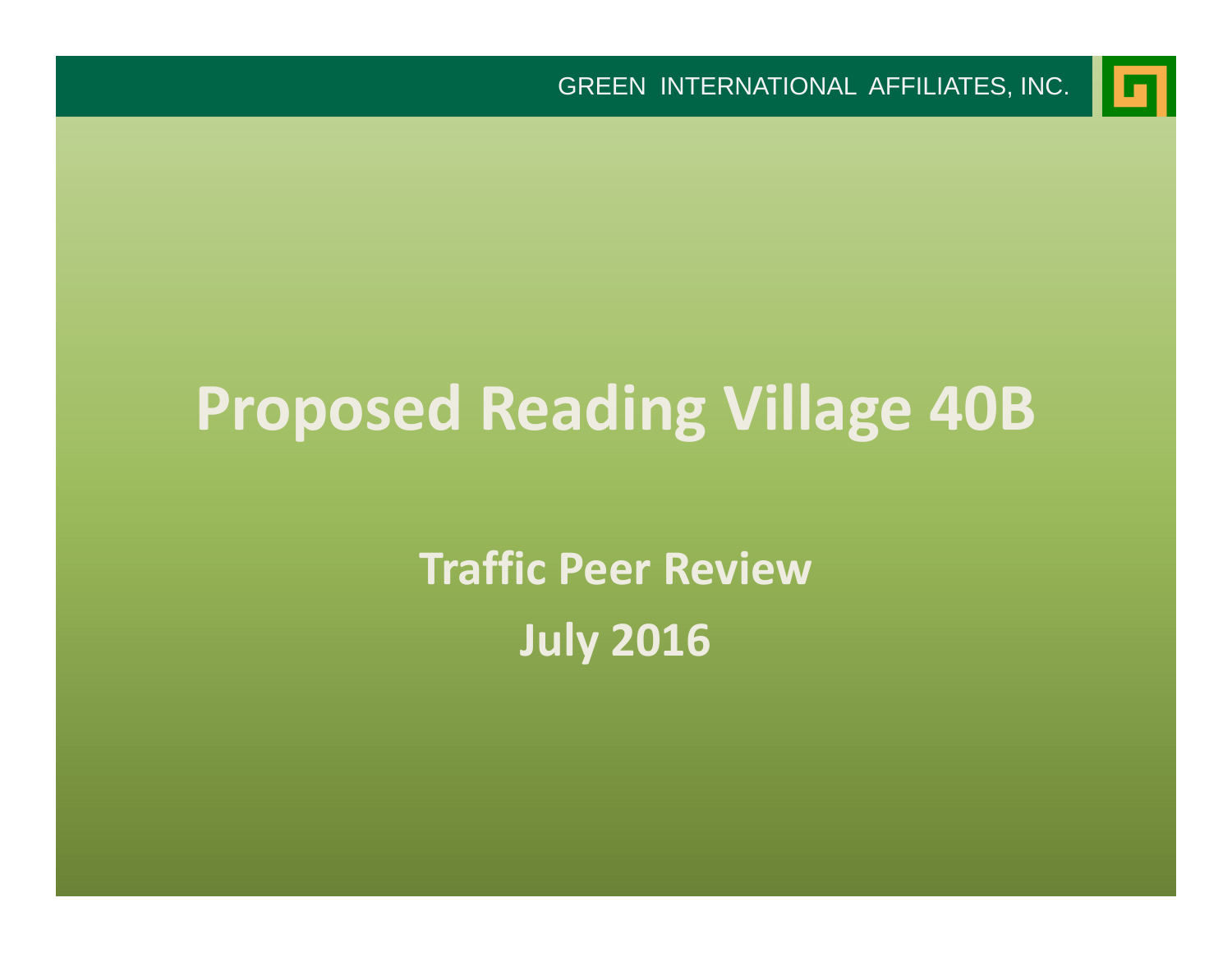#### GREEN INTERNATIONAL AFFILIATES, INC.

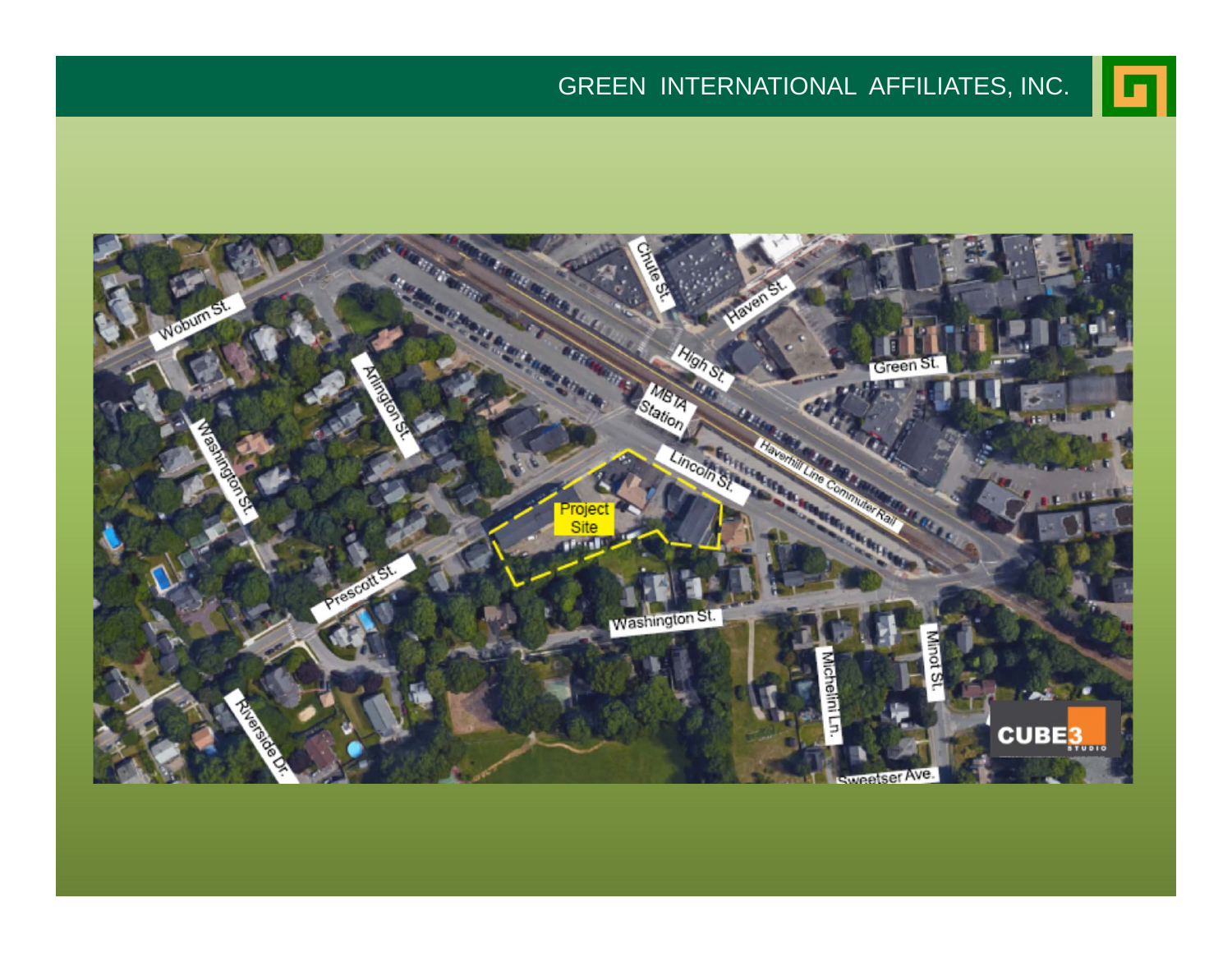## **Peer Review Process**

- **Initial review of documents**
- **Site reconnaissance**
- **Research**
- **Report made to town March 10, 2016**
- **Reviewed applicant responses and proposed changes**
- **In process of finalizing review.**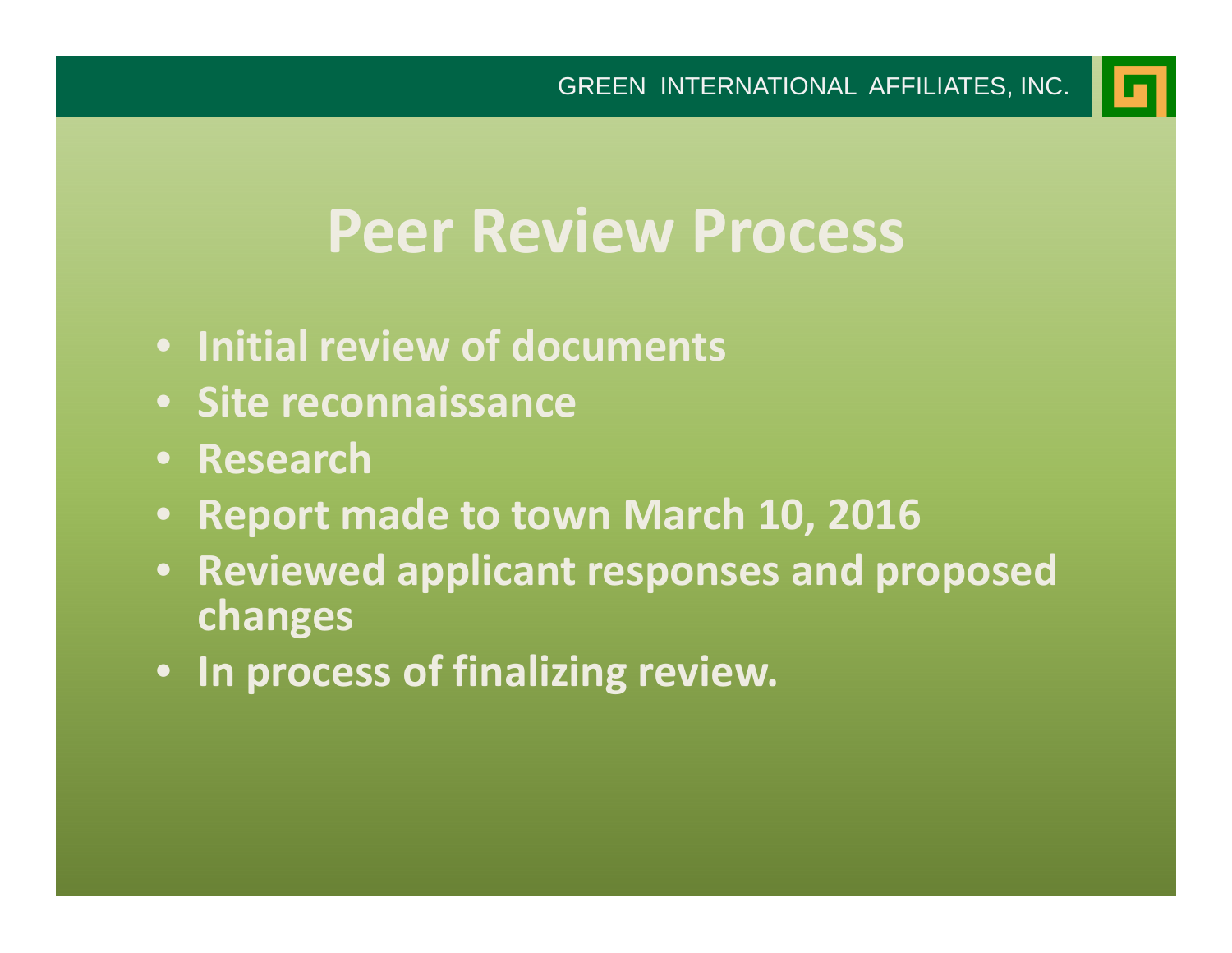**Latest Review – July 13, 2016 Report**

- **Based on the June 27 Applicant presentation**
- **Took into account VAI response March 16, 2016**
- **In general, traffic analysis questions and potential issues have been resolved.**
- **Parking demand/supply and parking area design is still under review.**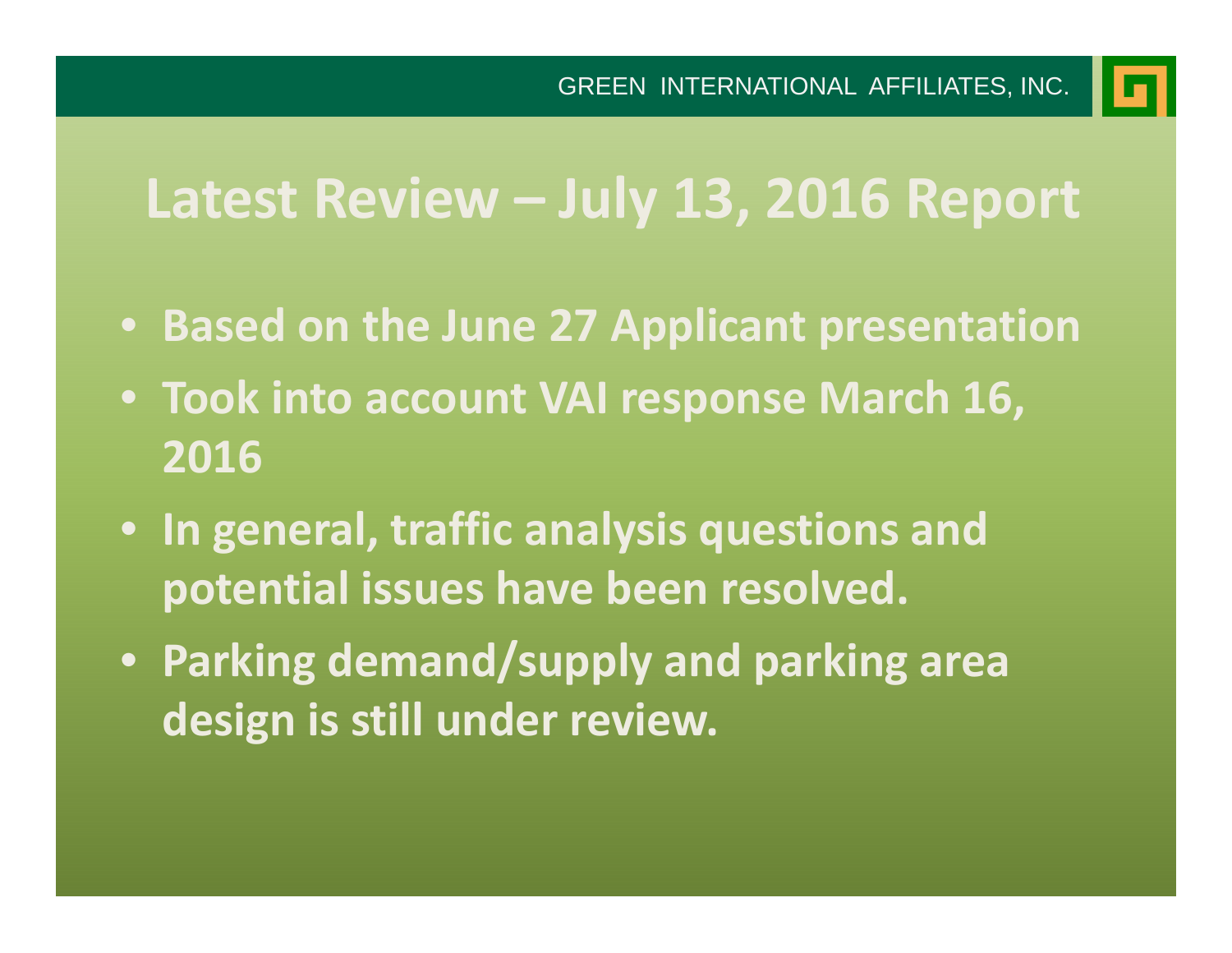

## **Current Status**

- **Discussions focused on parking supply requirements and garage design**
- **Work to do includes:**
	- **Review of revised plan**
	- **Finalize review of parking supply**
	- **Finalize vehicle circulation design of garage**
	- **Finalize mitigation program**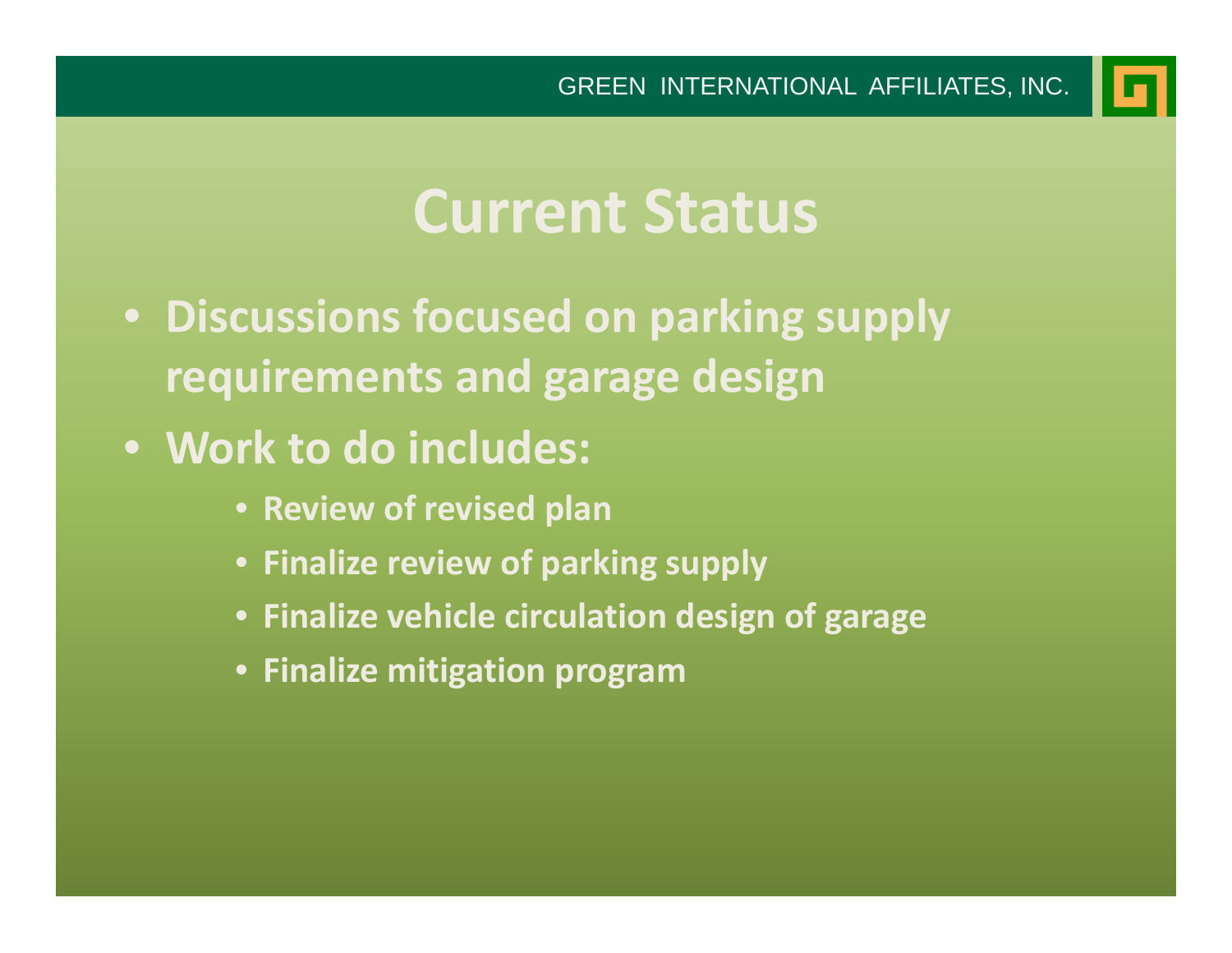

# **Draft Recommendations To Date**

- **Access/circulation geometry**
- **STOP control at exit points**
- **•** Restrict on-street parking near drives
- **Sidewalk reconstruction abutting site**
- $\bullet$  **Improve pedestrian path from elevator to Lincoln Street**
- **Bike storage in garage**
- **Consider providing up to 2 spaces for Zip Car**
- **Determine school bus waiting area**